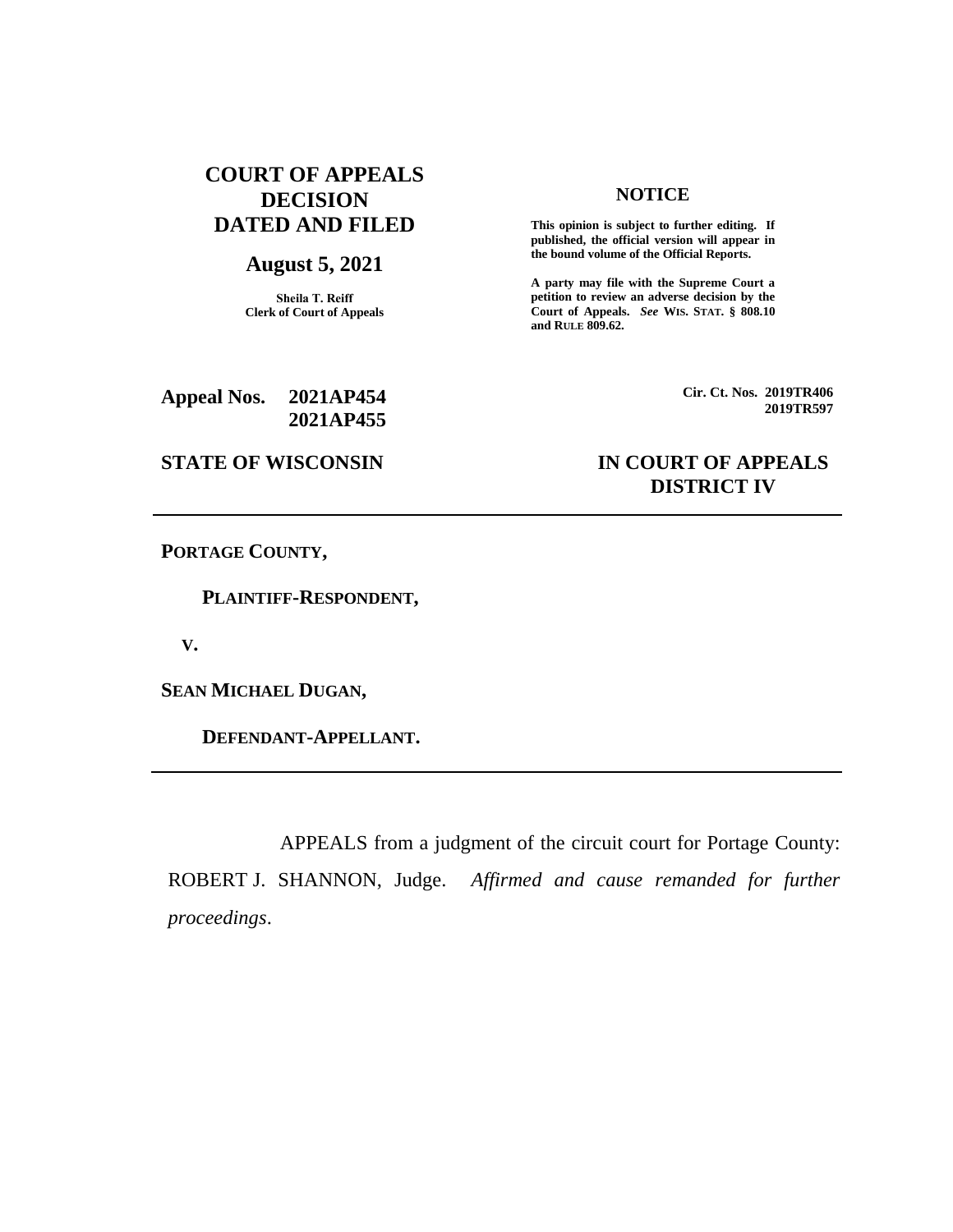¶1 FITZPATRICK, J.<sup>1</sup> Sean Dugan was stopped by an officer on suspicion of operating a motor vehicle while intoxicated. There was inclement weather at the time of the stop, and the officer directed Dugan to perform field sobriety tests on the side of the road. After those tests, the officer placed Dugan under arrest, transported him to a hospital to have his blood drawn, and the draw established that Dugan's blood had .268g/100mL ethanol. As a result, Dugan was charged with operating a vehicle while intoxicated in the Portage County Circuit Court. Dugan moved to suppress the results of the blood draw on the ground that his detention and arrest violated the Fourth Amendment because the officer did not transport Dugan to a location sheltered from the weather to perform the field sobriety tests. Dugan also argued that the officer lacked probable cause to arrest. The circuit court denied Dugan's suppression motion, and later found Dugan guilty after a court trial. Dugan appeals the judgment. I affirm.

#### **BACKGROUND**

¶2 For purposes of this appeal, there is no dispute as to the following facts adduced at the suppression hearing.

¶3 Dugan was driving his vehicle in the City of Stevens Point, Portage County, in the early hours of the morning. Deputy Smallwood of the Portage County Sheriff's Office stopped Dugan's vehicle after observing the vehicle strike a snowbank and then drive the wrong way on a one-way street. Smallwood made contact with Dugan and observed that Dugan: was having trouble keeping a train of thought; emitted a strong odor of intoxicants; had glossy eyes; and admitted to

 $\overline{a}$ 

<sup>&</sup>lt;sup>1</sup> These appeals are decided by one judge pursuant to WIS. STAT.  $\S 752.31(2)(c)$  (2019-20). All references to the Wisconsin Statutes are to the 2019-20 version unless otherwise noted.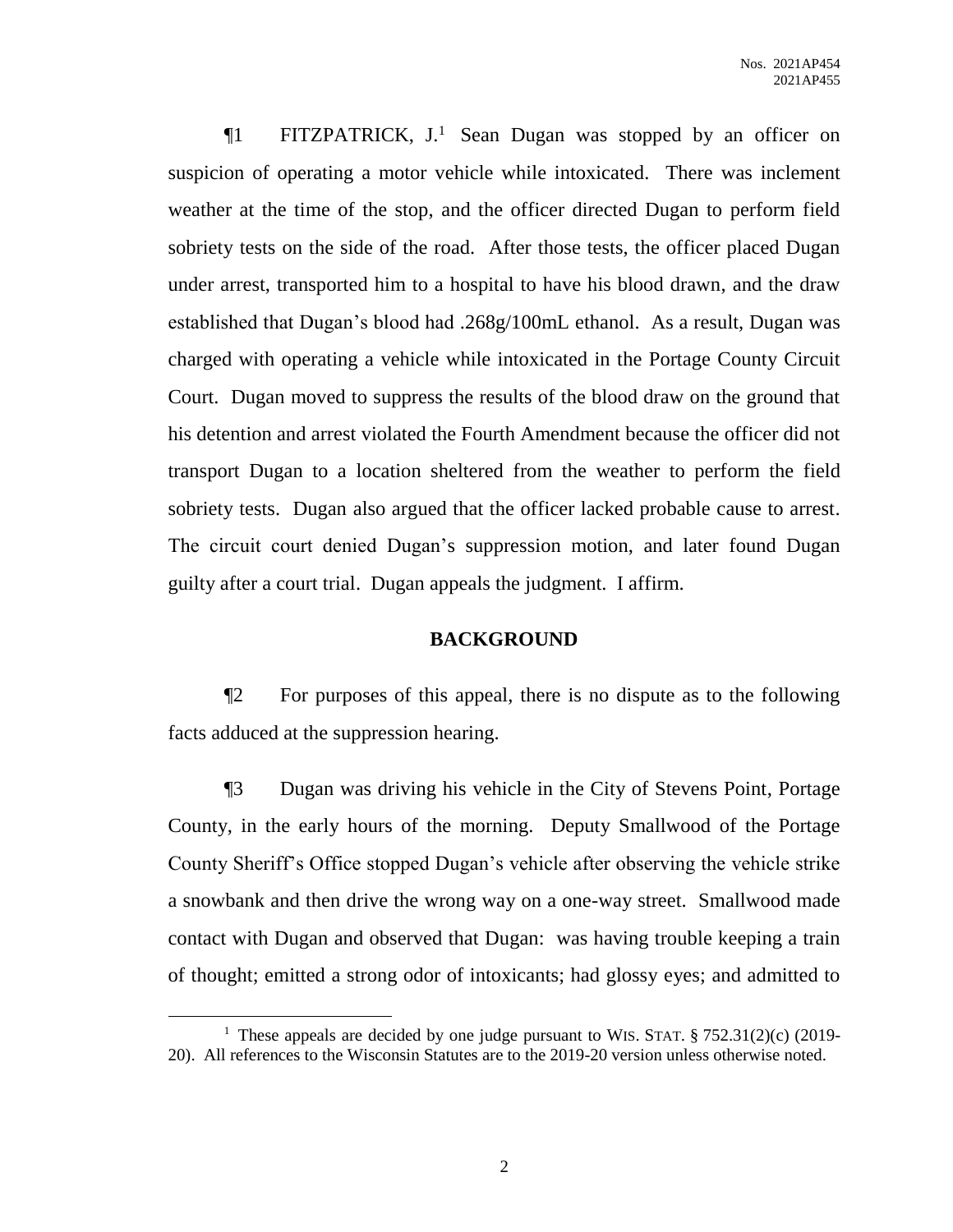having three or four drinks earlier in the evening. Based on these observations, Smallwood asked Dugan to step out of his vehicle to conduct field sobriety testing.

¶4 At that time, it had been snowing for several hours and was still snowing at a "light to moderate" rate. Smallwood had Dugan stand in an impression in the snow created by his squad car tires and directed Dugan to perform three field sobriety tests: a "walk-and-turn" test, a "one-leg stand" test, and a "horizontal gaze nystagmus" test (HGN).<sup>2</sup> Smallwood observed "clues" indicating intoxication while Dugan performed each of these tests: six clues on the walk-and-turn test; four clues on the one-leg stand; and six out of six clues on the HGN test. Smallwood testified that, while some of the clues exhibited by Dugan for two of the tests could "potentially" be related to the weather (but he could not be sure), the clues for the HGN test exhibited by Dugan could not be related to the weather.

¶5 Smallwood placed Dugan under arrest based on Smallwood's initial observations and Dugan's performance on the entirety of the field sobriety tests. Smallwood transported Dugan to a nearby hospital, where Dugan consented to a chemical test of his blood. As noted, the blood test indicated that Dugan had a blood alcohol concentration of .268.

¶6 Dugan was charged with operating a motor vehicle while under the influence of an intoxicant, as a first offense contrary to WIS. STAT. § 346.63(l)(a),

 $\overline{a}$ 

<sup>&</sup>lt;sup>2</sup> A horizontal gaze nystagmus test requires a subject to stand with his or her feet together and arms down and follow the tip of a pen with his or her eyes as the officer moves the pen from one side to the other. The specially trained officer watches for six "clues" of intoxication, relating to a particular kind of jerkiness in the eyes. *County of Jefferson v. Renz*, 231 Wis. 2d 293, 298, 603 N.W.2d 541 (1999).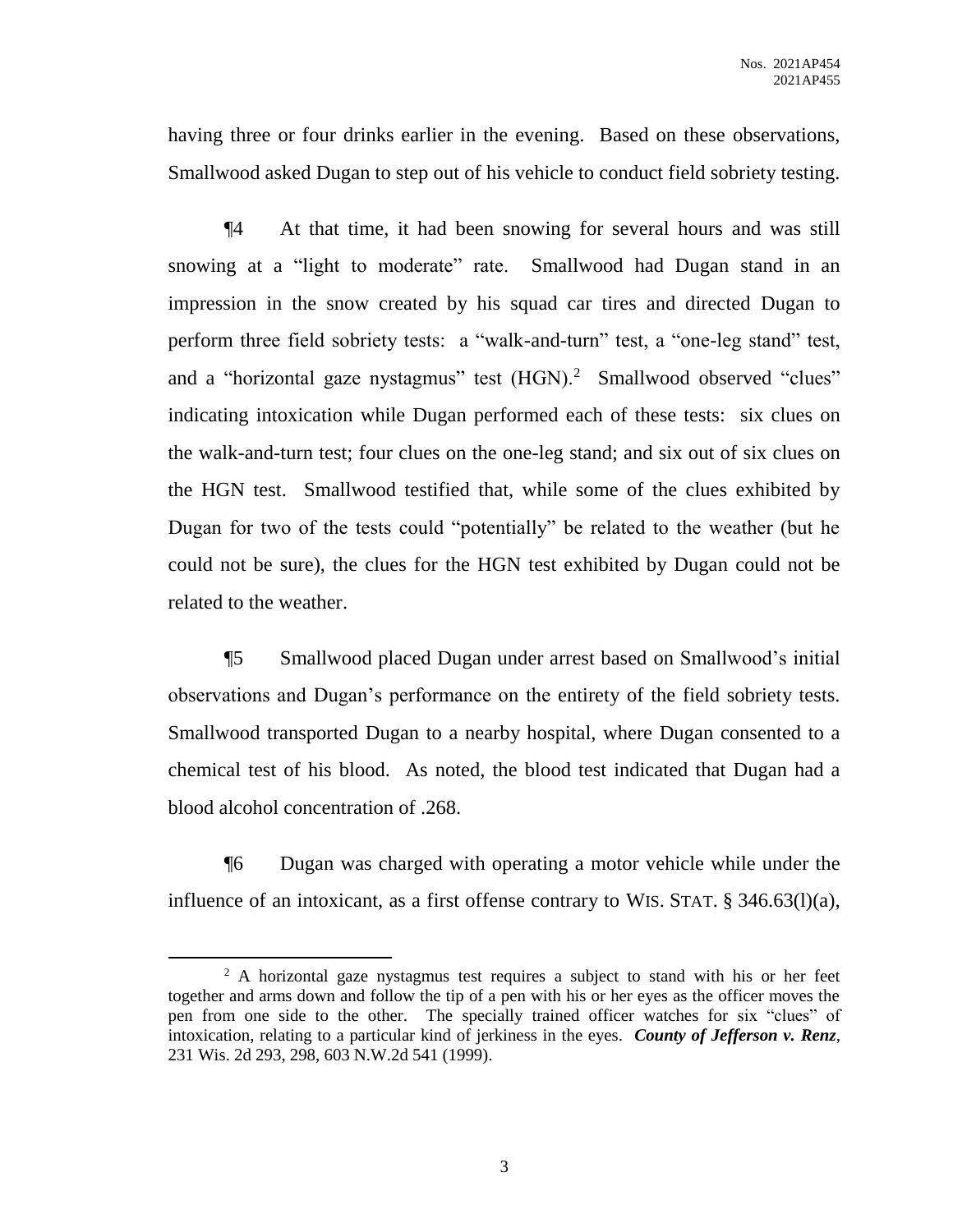and operating a motor vehicle with a prohibited alcohol concentration, as a first offense contrary to  $\S 346.63(1)(b)$ . He moved to suppress the results of the blood test on the ground that Smallwood's decision to conduct field sobriety tests in the inclement weather was unreasonable under the Fourth Amendment. Dugan also argued that the inclement weather undermined Smallwood's decision regarding probable cause to arrest because, according to Dugan, Smallwood could not have determined if Dugan's performance during the field tests was caused by intoxication or the poor conditions.

¶7 The circuit court denied Dugan's motion to suppress and, after a court trial, entered a judgment for first offense operating a motor vehicle with a prohibited blood alcohol concentration. The other charge was dismissed. The circuit court stayed the imposition of Dugan's sentence during the pendency of this appeal.

#### **DISCUSSION**

¶8 Dugan makes two arguments on appeal. First, he argues that a reasonableness standard in the Fourth Amendment required Deputy Smallwood to "remove [Dugan] to a location sheltered from the inclement weather conditions for the purpose of fairly administering field sobriety tests to [Dugan]." Second, Dugan contends that Deputy Smallwood's probable cause determination fails based on the inclement weather conditions present during Dugan's field sobriety testing. Each argument is addressed in turn.

#### **I. Relocation of Field Sobriety Testing.**

¶9 I begin by setting forth the standard of review and governing principles regarding temporary investigative stops.

4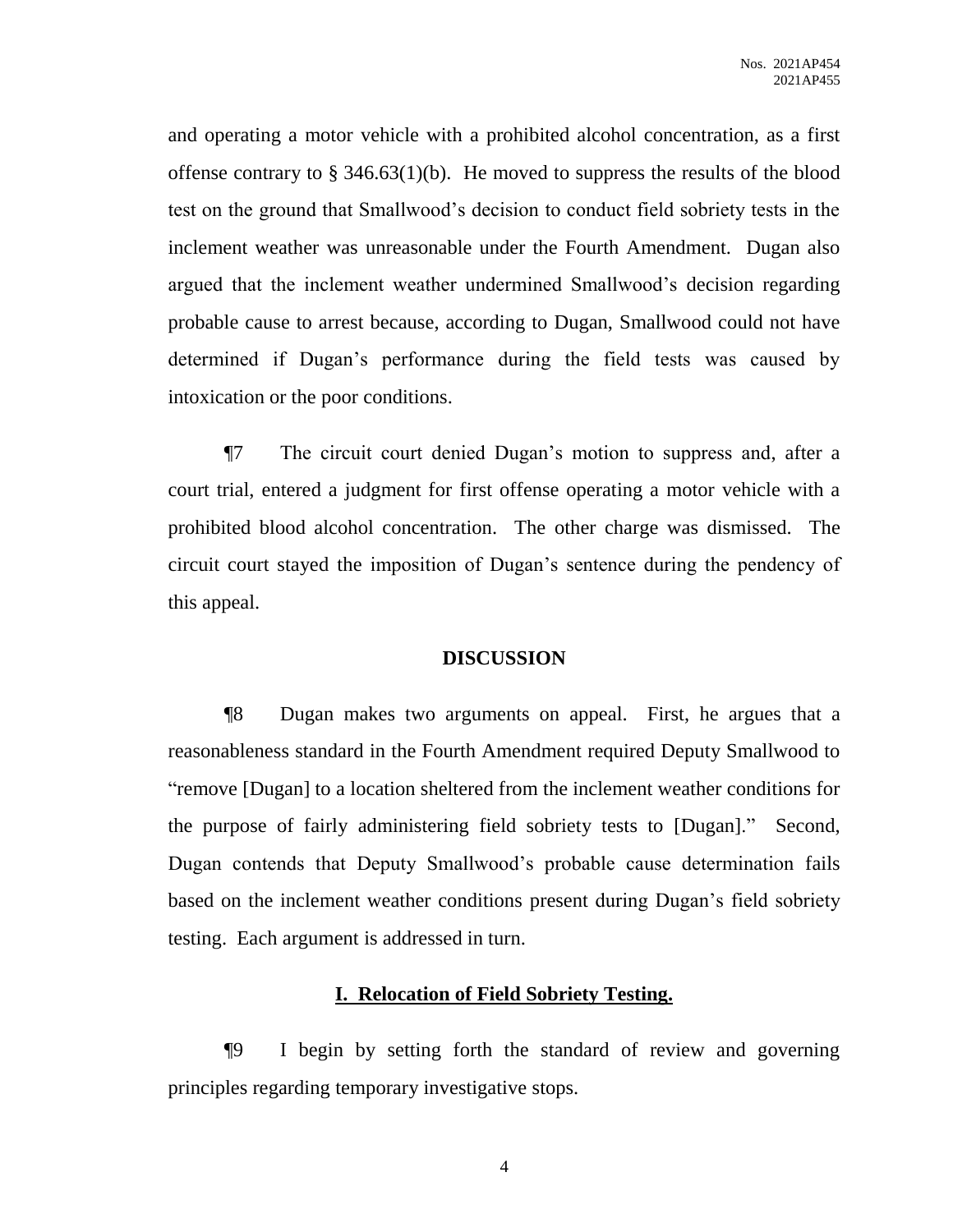#### **A. Standard of Review and Governing Principles.**

¶10 Whether evidence must be suppressed is a constitutional question. *State v. VanBeek*, 2021 WI 51, ¶22, 397 Wis. 2d 311, 960 N.W.2d 32 (citing *State v. Coffee*, 2020 WI 53, ¶19, 391 Wis. 2d 831, 943 N.W.2d 845). This court employs a "two-step inquiry" to make that determination. **Id.** First, this court will uphold a circuit court's findings of historic fact unless those findings are clearly erroneous. *Id.* Second, this court independently and objectively examines the facts known to the officer at the time of the alleged seizure, applying constitutional principles to those facts. *Id.*

¶11 The Fourth Amendment to the United States Constitution protects "[t]he right of the people to be secure in their persons, houses, papers, and effects, against unreasonable searches and seizures." *State v. Brar*, 2017 WI 73, ¶15, 376 Wis. 2d 685, 898 N.W.2d 499 (quoting *State v. Tullberg*, 2014 WI 134, ¶29, 359 Wis. 2d 421, 857 N.W.2d 120). "The Fourth Amendment does not proscribe all state-initiated searches and seizures; it merely proscribes those which are unreasonable." *Id.* (quoting *Florida v. Jimeno*, 500 U.S. 248, 251 (1991)). Courts have "repeatedly eschewed bright-line rules for identifying whether a seizure is reasonable" and instead have "focused on the totality of the circumstances that relate to each seizure." *State v. Arias*, 2008 WI 84, ¶34, 311 Wis. 2d 358, 752 N.W.2d 748 (citing *Ohio v. Robinette*, 519 U.S. 33, 39 (1996)).

¶12 A law enforcement officer may detain a person for purposes of investigating possible criminal behavior even though there is no probable cause to make an arrest. *Terry v. Ohio*, 392 U.S. 1, 22 (1968); *see also State v. Floyd*, 2017 WI 78, ¶21, 377 Wis. 2d 394, 898 N.W.2d 560 (holding that a routine traffic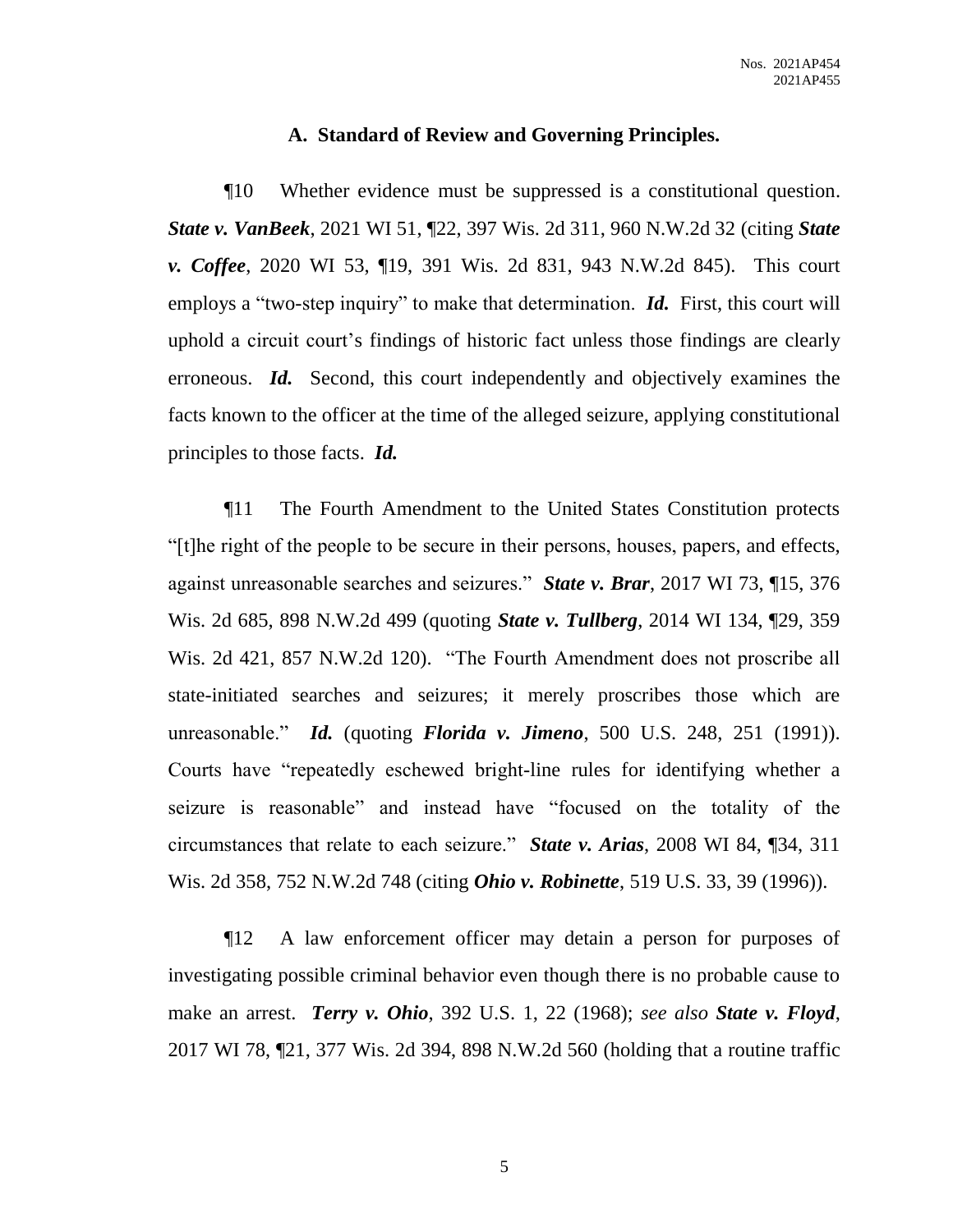stop is analogous to a *Terry* stop). The standard for *Terry* stops is codified in WIS. STAT. § 968.24 which states:

> After having identified himself or herself as a law enforcement officer, a law enforcement officer may stop a person in a public place for a reasonable period of time when the officer reasonably suspects that such person is committing, is about to commit or has committed a crime, and may demand the name and address of the person and an explanation of the person's conduct. *Such detention and temporary questioning shall be conducted in the vicinity where the person was stopped.*

Sec. 968.24 (emphasis added). The final sentence of this statute authorizes the police to move a suspect a short distance during the course of a *Terry* stop. *State v. Quartana*, 213 Wis. 2d 440, 446, 570 N.W.2d 618 (Ct. App. 1997).

¶13 I now address Dugan's arguments, beginning with his contention that Smallwood's detention of him was an unreasonable seizure under the Fourth Amendment.

# **B. Dugan Fails to Establish That His Detention Was an Unreasonable Seizure.**

¶14 Dugan contends that the Fourth Amendment's "reasonableness" requirement imposed a duty on Smallwood in these circumstances to transport Dugan to a more sheltered location. The County responds that officers may move an individual to a more convenient location within certain limits, as noted in WIS. STAT. § 968.24 as quoted above, but are under no constitutional obligation to do so. For the following reasons, I reject Dugan's argument that Smallwood's decision as to the place to conduct the field sobriety testing violated the Fourth Amendment.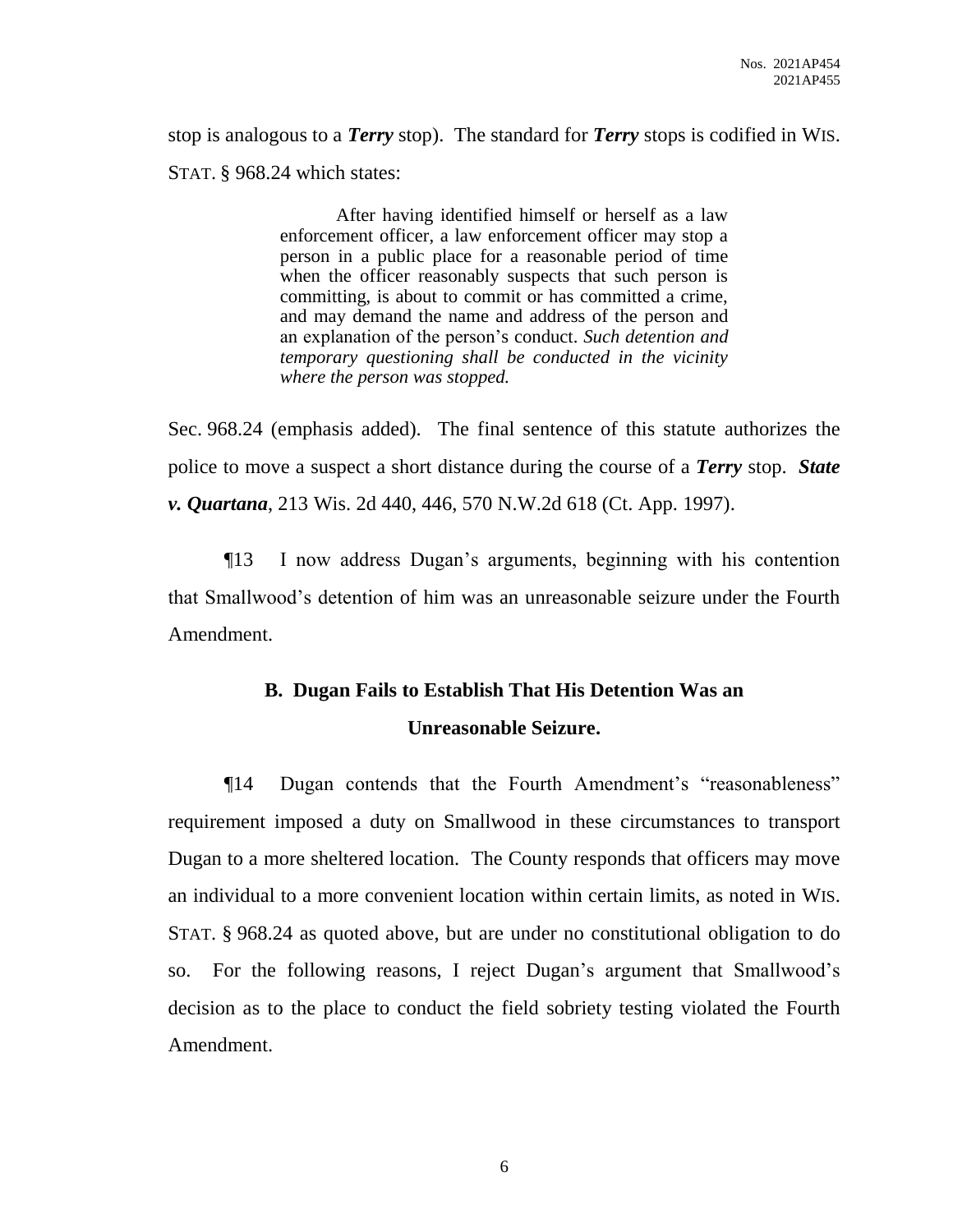¶15 The parties agree that no statute or other authority requires officers to relocate suspects to more a sheltered location for field sobriety testing. This court recognized in *Quartana* that WIS. STAT. § 968.24 allows officers to transport suspects a short distance. *Quartana*, 213 Wis. 2d at 446. However, as Dugan concedes, officers are not required to do so.

¶16 Additionally, Dugan does not attempt to tether his arguments to any particular standard of reasonableness under the Fourth Amendment. When courts consider the reasonableness of a temporary detention, the court may consider "whether [the stop] lasted 'no longer than is necessary to effectuate the purpose of the stop'" and "whether the investigative means used in the continued seizure are 'the least intrusive means reasonably available to verify or dispel the officer's suspicion.'" *Arias*, 311 Wis. 2d at 379 (quoting *Florida v. Royer*, 460 U.S. 491, 500 (1983)). Courts also may consider "whether the police diligently pursued a means of investigation that was likely to confirm or dispel their suspicions quickly." *State v. Blatterman*, 2015 WI 46, ¶21, 362 Wis. 2d 138, 864 N.W.2d 26 (quoting *United States v. Sharpe*, 470 U.S. 675, 686 (1985)). Dugan's arguments about the reasonableness of his detention do not address any Fourth Amendment standards.

¶17 Moreover, there is no evidence in the record, and accordingly no finding by the circuit court, that the weather conditions actually made a difference that matters to the clues Dugan exhibited during the roadside field sobriety tests. Dugan points to no authority holding that the mere potential that weather conditions might affect the results of a field sobriety test renders the officer's decision to conduct that test in a given location a violation of the Fourth Amendment. I will not develop Dugan's arguments for him. *State v. Pettit*, 171 Wis. 2d 627, 647, 492 N.W.2d 633 (Ct. App. 1992). As a result, I conclude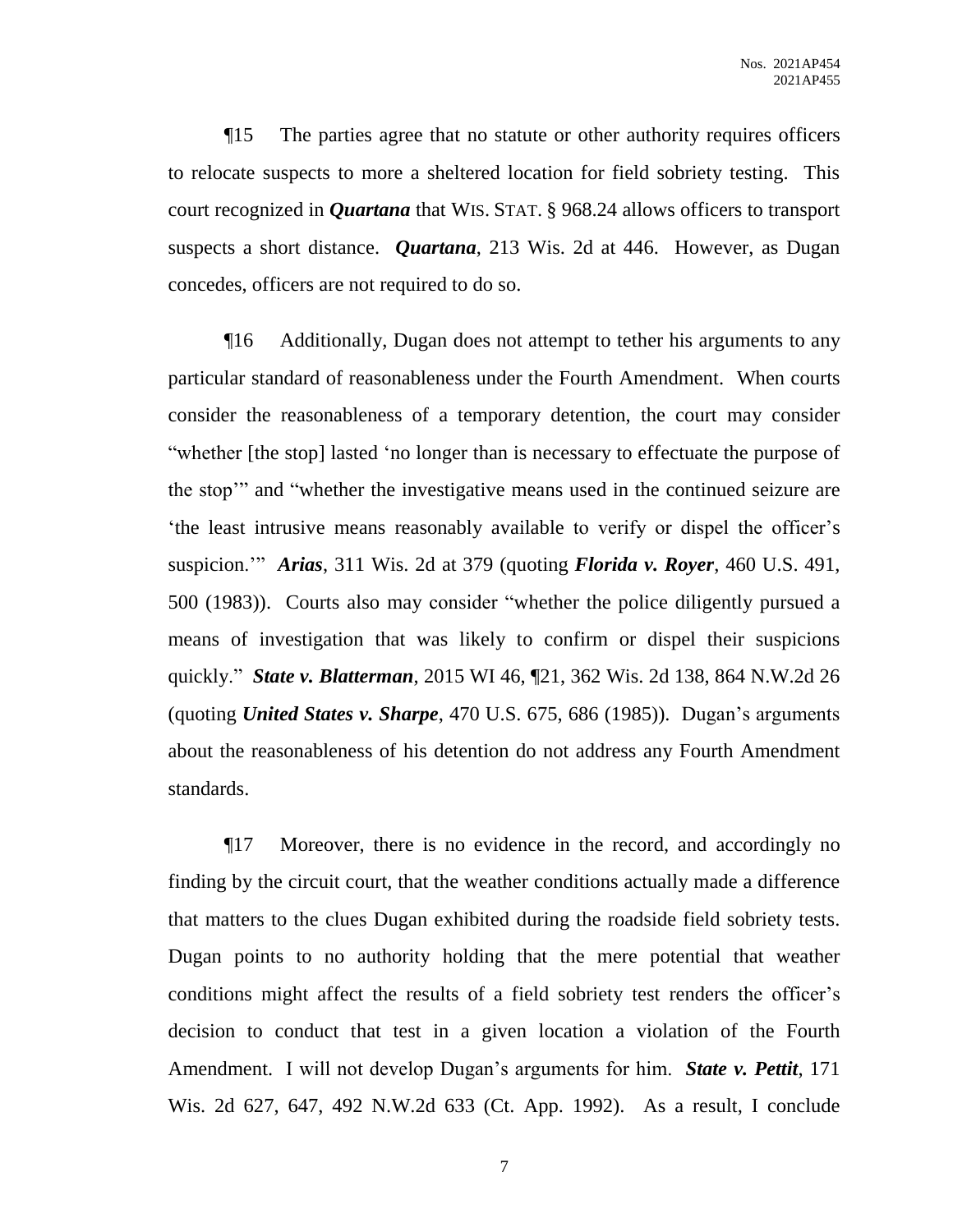Dugan has failed to make a viable argument that Smallwood's investigation violated the Fourth Amendment. 3

¶18 I next address Dugan's argument regarding probable cause.

### **II. Probable Cause.**

¶19 Dugan also argues that Smallwood lacked probable cause to arrest because, according to Dugan, Smallwood could not determine whether Dugan's performance on the field sobriety testing was caused by the weather or intoxication. The circuit court concluded that Smallwood had probable cause to arrest for operating a vehicle while intoxicated based on his observations of Dugan unrelated to the field sobriety testing—such as Dugan striking a snow bank, the smell of intoxicants, and Dugan's admission to drinking and driving—as well as evidence from the field sobriety tests that could not possibly be affected by weather—such as the HGN test. I agree with the circuit court that there is a sufficient basis to conclude there was probable cause to arrest.

#### **CONCLUSION**

¶20 For the foregoing reasons, the judgment of the circuit court is affirmed and this matter is remanded for imposition of the sentence.

*By the Court.*—Judgment affirmed and cause remanded for further proceedings.

 $\overline{a}$ 

<sup>&</sup>lt;sup>3</sup> Dugan also argues that the field sobriety testing was unreasonable because the National Highway Transportation Safety Administration's ("NHTSA") training manual recommends conducting these tests elsewhere when weather conditions may interfere with the subject's performance. I reject that argument as undeveloped.